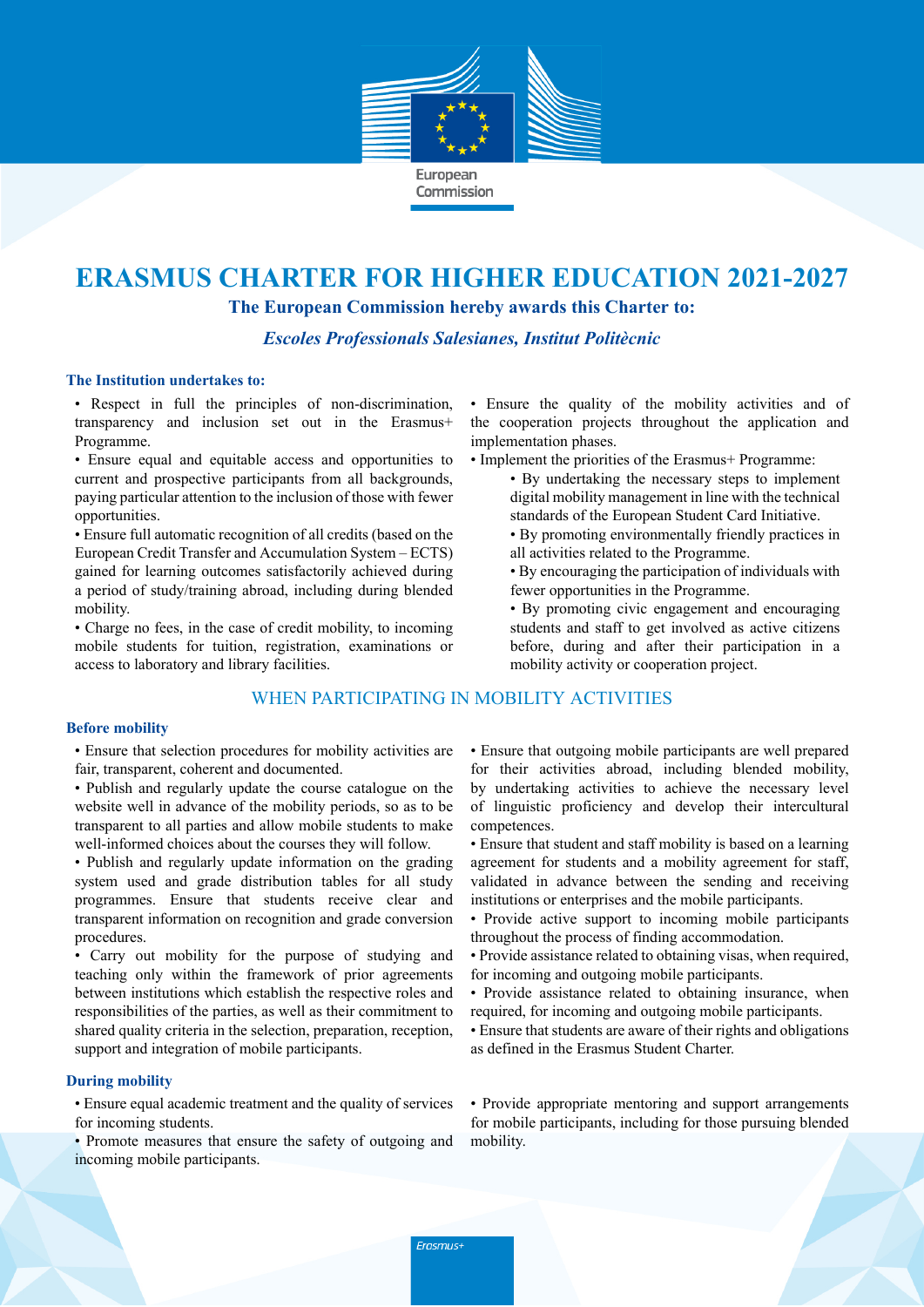• Integrate incoming mobile participants into the wider student community and in the Institution's everyday life. Encourage them to act as ambassadors of the Erasmus+ Programme and share their mobility experience.

#### **After mobility**

• Provide incoming mobile students and their sending institutions with transcripts of records containing a full, accurate and timely record of their achievements at the end of the mobility period.

• Ensure that all ECTS credits gained for learning outcomes satisfactorily achieved during a period of study/training abroad, including during blended mobility, are fully and automatically recognised as agreed in the learning agreement and confirmed by the transcript of records/traineeship certificate; transfer those credits without delay into the student's records, count them towards the student's degree without any additional work or assessment of the student and make them traceable in the student's transcript of records and the Diploma Supplement.

• Provide appropriate language support to incoming mobile participants.

• Ensure the inclusion of satisfactorily completed study and/ or traineeship mobility activities in the final record of student achievements (the Diploma Supplement).

• Encourage and support mobile participants upon return to act as ambassadors of the Erasmus+ Programme, promote the benefits of mobility and actively engage in building alumni communities.

• Ensure that staff is given recognition for their teaching and training activities undertaken during the mobility period, based on a mobility agreement and in line with the institutional strategy.

### WHEN PARTICIPATING IN EUROPEAN AND INTERNATIONAL COOPERATION PROJECTS

• Ensure that cooperation activities contribute towards the fulfilment of the institutional strategy.

• Promote the opportunities offered by the cooperation projects and provide relevant support to staff and students interested in participating in these activities throughout the application and implementation phase.

#### FOR THE PURPOSES OF IMPLEMENTATION AND MONITORING

• Ensure that the long-term institutional strategy and its relevance to the objectives and priorities of the Erasmus+ Programme are described in the Erasmus Policy Statement.

• Ensure that the principles of the Charter are well communicated and are applied by staff at all levels of the Institution.

• Ensure that cooperation activities lead to sustainable outcomes and that their impact benefits all partners.

• Encourage peer-learning activities and exploit the results of the projects in a way that will maximise their impact on individuals, other participating institutions and the wider academic community.

- Make use of the **ECHE Guidelines** and of the ECHE Self-assessment to ensure the full implementation of the principles of this Charter.
- Regularly promote activities supported by the Erasmus+ Programme, along with their results.
- Display this Charter and the related Erasmus Policy Statement prominently on the Institution's website and on all other relevant channels.

*The Institution acknowledges that the implementation of the Charter will be monitored by the Erasmus+ National Agency and that the violation of any of the above principles and commitments may lead to its withdrawal by the European Commission.*

Stamp Name and Signature of the Legal Representative FRANCISCO JAVIER BRINES SOCIES **FRANCISCO** JAVIER BRINES (R: R0800901A) Firmado digitalmente por FRANCISCO JAVIER BRINES (R: R0800901A) Fecha: 2021.05.05 10:35:57 +02'00'